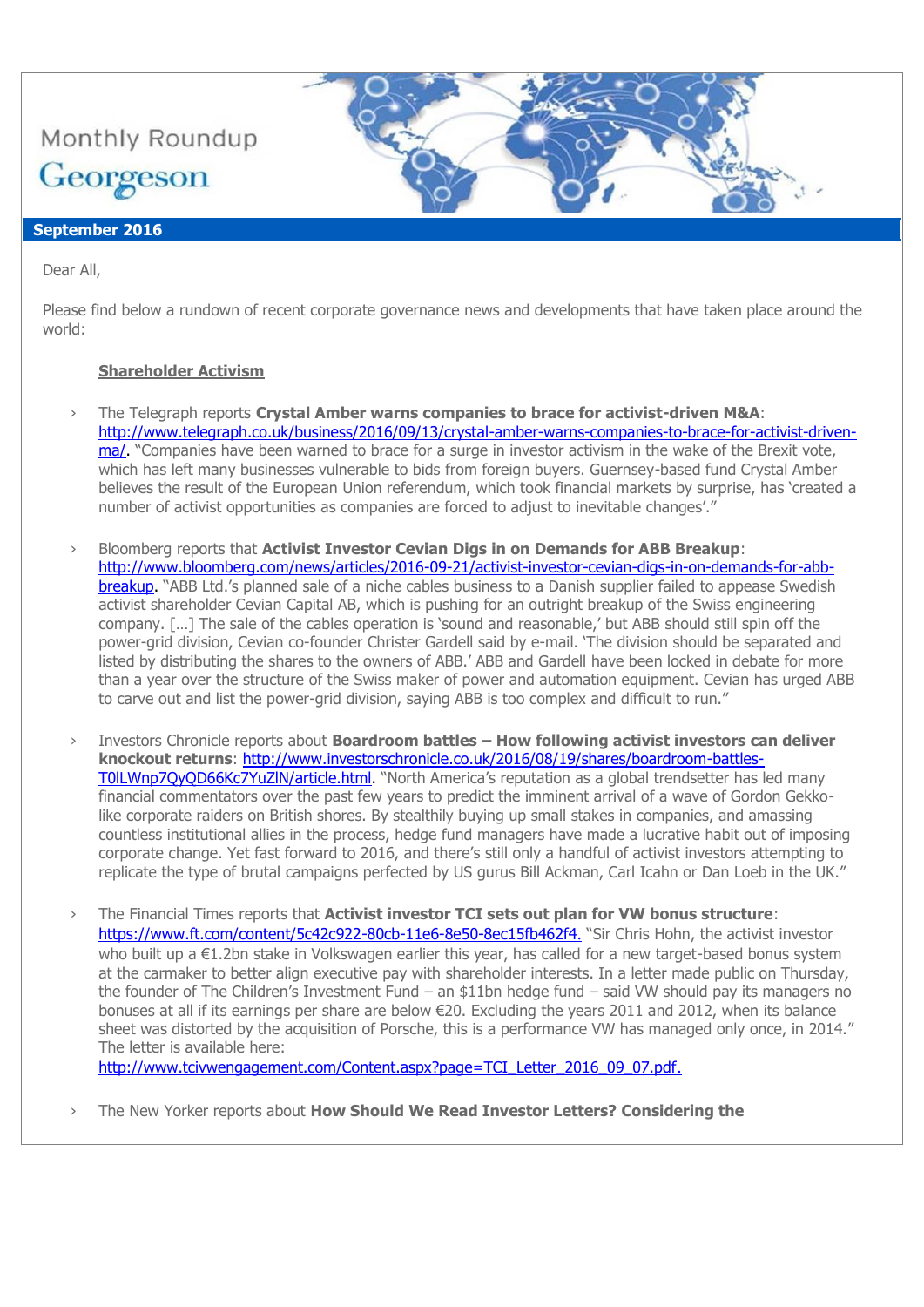**correspondence between C.E.O.s and shareholders as a literary genre.**: [http://www.newyorker.com/magazine/2016/09/05/jeff-gramms-dear-chairman-boardroom-battles-and-the](http://www.newyorker.com/magazine/2016/09/05/jeff-gramms-dear-chairman-boardroom-battles-and-the-rise-of-shareholder-activism)[rise-of-shareholder-activism](http://www.newyorker.com/magazine/2016/09/05/jeff-gramms-dear-chairman-boardroom-battles-and-the-rise-of-shareholder-activism). "In an engaging and informative book, 'Dear Chairman: Boardroom Battles and the Rise of Shareholder Activism' (HarperBusiness), Jeff Gramm argues that this letter marked an important turning point in the history of modern capitalism. It was the moment at which shareholders began to assert their rights as the owners of companies, against managers who tended to run the companies in their own interests instead. Economists call this state of affairs the 'agency problem,' in which a company's agents – the managers – have interests that are not aligned with those of the company's owners. Gramm's book focusses on eight investor's letters that sum up some of the great agency-problem battles in the history of American business. It is a valuable set of stories. As Gramm says, 'It is incredible how much useful information from the business world is becoming lost to history. I can get detailed box scores from decades-ago college football games, but finding a 1975 annual report from a midsize company is surprisingly difficult.<sup>""</sup>

› The Financial News reports that **Activists adopt a more subtle approach on M&A**: [http://www.efinancialnews.com/story/2016-08-30/activist-hedge-funds-try-more-subtle-approach-on-m-and](http://www.efinancialnews.com/story/2016-08-30/activist-hedge-funds-try-more-subtle-approach-on-m-and-a-europe)[a-europe](http://www.efinancialnews.com/story/2016-08-30/activist-hedge-funds-try-more-subtle-approach-on-m-and-a-europe) "Activist investors are increasingly taking a more subtle approach to European takeovers, by trying to influence the terms of M&A deals rather than pushing companies to sell themselves altogether. […] Their tactics, however, are changing. Increasingly, they are rattling their sabres when a company already has an offer but they object to either the buyer or the terms of the deal, an approach termed reactive activism."

### **Europe…**

› The European Bank for Reconstruction and Development (EBRD) **has published 34 Corporate Governance Reports**: [http://www.ebrd.com/what-we-do/sectors/legal-reform/corporate-governance/sector](http://www.ebrd.com/what-we-do/sectors/legal-reform/corporate-governance/sector-assessment.html)[assessment.html](http://www.ebrd.com/what-we-do/sectors/legal-reform/corporate-governance/sector-assessment.html). The reports "assess corporate governance legislation and practices in the EBRD region. The reports have been prepared by looking at the relevant legislation and disclosed practices of the ten largest (listed - if a stock exchange exists) companies in each country. The analysis is divided in 5 sections: (i) Structure and Functioning of the Board; (ii) Transparency and Disclosure; (iii) Internal Control; (iv) Rights of Shareholders; and (v) Stakeholders and Institutions. These sections are further divided in sub-sections." For the latest updates see here: [https://www.linkedin.com/today/author/0\\_1phHZDPvyJWXIW9qKWFhFc](https://www.linkedin.com/today/author/0_1phHZDPvyJWXIW9qKWFhFc).

#### **…and beyond**

- › The OECD has published a paper entitled **Corporate Governance of Financial Groups**: [http://www.oecd](http://www.oecd-ilibrary.org/governance/corporate-governance-of-financial-groups_5jlv1m6zq3nx-en)ilibrary.org/governance/corporate-governance-of-financial-groups\_5jlv1m6zg3nx-en. "The governance of corporate groups needs to address inherent issues such as the dilemma of subsidiary boards' loyalty to the interests of the subsidiary versus the broader interests of the group, and the risks associated with related party transactions. In the case of financial groups, particular consideration should be given to the interests of depositors and insurance policyholders of each financial subsidiary. Financial regulation increasingly establishes requirements for the governance responsibilities of the boards of financial subsidiaries, while emphasising the overall responsibility of the ultimate parents of financial groups."
- › The Financial Stability Board (FSB) has undertaken a peer review of the **G20/OECD Principles of Corporate Governance**: [http://www.fsb.org/2016/08/fsb-launches-peer-review-of-the-g20oecd-principles](http://www.fsb.org/2016/08/fsb-launches-peer-review-of-the-g20oecd-principles-of-corporate-governance-and-invites-feedback-from-stakeholders/)[of-corporate-governance-and-invites-feedback-from-stakeholders/](http://www.fsb.org/2016/08/fsb-launches-peer-review-of-the-g20oecd-principles-of-corporate-governance-and-invites-feedback-from-stakeholders/). "The overarching objective of the review is to take stock of how FSB member jurisdictions have applied the Principles to publicly listed, regulated financial institutions, identifying effective practices and areas where good progress has been made while noting gaps and areas of weakness. It will also inform work that is underway to revise the OECD's Assessment Methodology that is used by the World Bank as the basis for country assessments undertaken as part of its Corporate Governance Report of Standards and Codes initiative and will provide input to governance-related aspects of the FSB's broader work on conduct for financial institutions."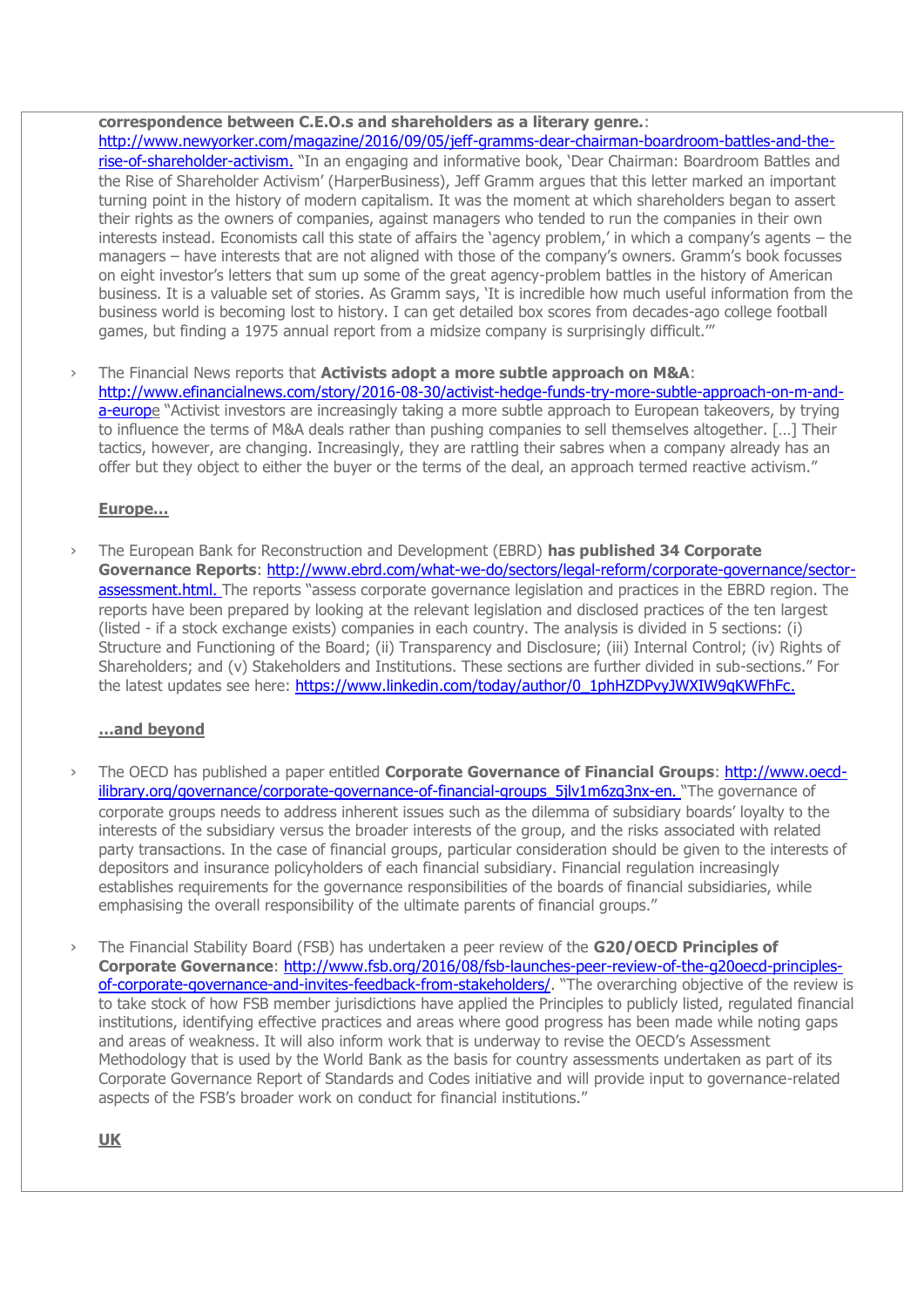- › On 7 September 2016 in the House of Commons the **UK Prime Minister made the following comments about planned corporate governance reforms**: [https://www.gov.uk/government/speeches/g20-summit](https://www.gov.uk/government/speeches/g20-summit-pm-commons-statement-7-september-2016)[pm-commons-statement-7-september-2016](https://www.gov.uk/government/speeches/g20-summit-pm-commons-statement-7-september-2016). "And to restore greater fairness, we will be consulting on new measures to tackle corporate irresponsibility. These will include cracking down on excessive corporate pay, poor corporate governance, short-termism and aggressive tax avoidance – and giving employees and customers representation on company boards." On 16 September 2016 **the House of Commons Business, Innovation and Skills Select Committee launched an inquiry on corporate governance**: [http://www.parliament.uk/business/committees/committees-a-z/commons-select/business-innovation-and](http://www.parliament.uk/business/committees/committees-a-z/commons-select/business-innovation-and-skills/news-parliament-2015/corporate-governance-inquiry-launch-16-17/)[skills/news-parliament-2015/corporate-governance-inquiry-launch-16-17/](http://www.parliament.uk/business/committees/committees-a-z/commons-select/business-innovation-and-skills/news-parliament-2015/corporate-governance-inquiry-launch-16-17/). The inquiry focuses on "executive pay, directors duties, and the composition of boardrooms, including worker representation and gender balance in executive positions". **The deadline for submissions is Wednesday 26 October 2016.**
- › The High Pay Centre has published a paper entitled **Restoring Responsible Ownership: Ending the ownerless corporation and controlling executive pay by Conservative MP Chris Philp**: <http://highpaycentre.org/blog/restoring-responsible-ownership-new-paper-by-chris-philp-mp>. "In his paper Chris calls for the introduction of a Swedish-style 'shareholder committee' of the five biggest shareholders in a company, which would provide more effective governance in particular with regard to executive pay. This measure would help tackle the problem of 'ownerless corporations'. He also supports the call for binding annual votes on executive pay, and the introduction of the mandatory publication of pay ratios. He recognises the advantage in including the employees' point of view in discussions over pay at the top. […] We note also the persuasive support of two well-regarded names in this field: Neil Woodford and Lord (Paul) Myners."
- › Sky News reports that **Sports Direct Investors Vote Against Chairman**: <http://news.sky.com/story/sports-direct-suffers-agm-investor-rebellion-10568757>. "Sports Direct shareholders have delivered a bloody nose to Mike Ashley after they rejected the reappointment of its chairman to the board. The company's Annual General Meeting saw 53% of independent investors vote against Keith Hellawell amid major criticism over working practices and the way the company is run. But the chairman's position was safeguarded after Mr Ashley – the Newcastle United owner who owns 55% of Sports Direct – backed him." The **AGM vote results and the board's statement** are available here: [http://otp.investis.com/clients/uk/sports\\_direct1/rns/regulatory-story.aspx?cid=723&newsid=780196](http://otp.investis.com/clients/uk/sports_direct1/rns/regulatory-story.aspx?cid=723&newsid=780196). "The Company is disappointed to note that the resolution to re-elect the Chairman was not approved by a majority of the Company's independent shareholders, and confirms that in accordance with the UKLA Listing Rules this resolution will be put to shareholders of the Company at a general meeting to be held within 90 and 120 days of today's date. Dr Keith Hellawell will remain in his role until the date of that general meeting."
- › The GC100 and Investor Group have published their **Directors' Remuneration Reporting Guidance**  2016: <http://uk.practicallaw.com/7-632-2185>. "Key changes to the guidance include: 1) Clarifying the remuneration committee's use of discretion in determining remuneration outcomes, including the situations in which investors generally expect the committee to consider exercising discretion to moderate formulaic remuneration outcomes. 2) Expanding the guidance on companies' use of commercial sensitivity as a reason not to disclose performance measures or targets in the remuneration report, including setting out general investor expectations on the prospective and retrospective disclosure of performance targets and measures related to short-term and long-term incentives. 3) If a company chooses a comparator group of employees when reporting on the percentage change in the CEO's remuneration, clarifying that investors (and other stakeholders) generally expect a meaningful comparator group and not a narrow group consisting of senior managers. 4) Reinforcing that in the future policy table the maximum amount that may be paid for each component of remuneration, including salary, must be specified."
- › The Institute of Directors (IoD) have published **The 2016 Good Governance Report**: https://www.jod.com/news-campaigns/news/articles/the-2016-good-governance-report. This is "the IoD's flagship corporate governance publication which publicly ranks the FTSE 100 based on their corporate governance performance. This report sets out the findings from extensive research into the measurement of corporate governance in UK-listed companies. Its purpose is to encourage the study of good governance among UK companies and stimulates public debate on the importance of corporate governance in rebuilding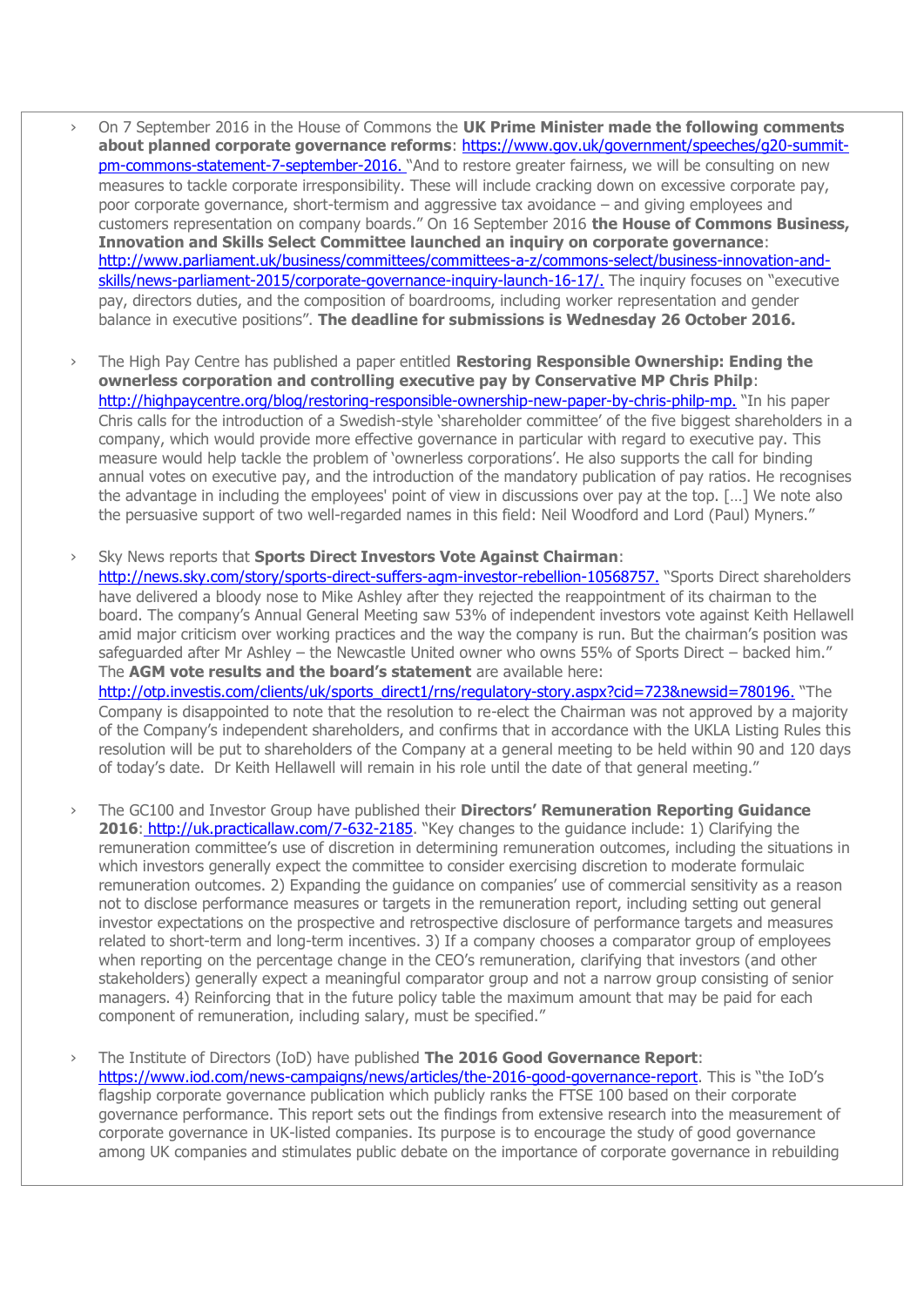the reputation of the UK business community." The full document is available here: [https://www.iod.com/Portals/0/PDFs/Campaigns%20and%20Reports/Corporate%20Governance/The%20201](https://www.iod.com/Portals/0/PDFs/Campaigns%20and%20Reports/Corporate%20Governance/The%202016%20Good%20Governance%20Report.pdf) [6%20Good%20Governance%20Report.pdf](https://www.iod.com/Portals/0/PDFs/Campaigns%20and%20Reports/Corporate%20Governance/The%202016%20Good%20Governance%20Report.pdf).

#### **France**

› The Financial Times reports that **France's CDC to further reduce shareholdings**:

<https://www.ft.com/content/85341e9c-8195-11e6-bc52-0c7211ef3198>. "The Caisse des Dépôts, France's state-backed bank, is planning to sell hundreds of millions of euros worth of shares in some of the country's largest companies as it shifts its focus away from large historical shareholdings. […] The CDC last week raised €456m through the sale of about 4 per cent of the capital of in Veolia. […] The shift in strategy away from owning larger groups comes amid a wider debate in France about the role of the government in French business after a string of failures in the state-controlled nuclear industry this year. Mr Lemas said he wanted the CDC, which is a quasi-government body managed by parliament, to add to the economy in ways beyond simply being a shareholder in large companies. The sale of stakes in large companies could yield hundreds of millions of euros that could be used elsewhere in France, he added."

## **Germany**

- › IR Magazine reports that **Activists [are] exploiting Germany's two-tier corporate structure**: <https://www.irmagazine.com/articles/activism/21604/german-companies-see-increasing-activist-activity/>. "German companies are increasingly coming under attack from activist investors and some have identified a peculiarity in German management systems that they can take advantage of, warns Kay Bommer, managing director of Dirk, Germany's IR society. Bommer says Dirk has noticed activist investors are becoming more confident and are 'loudly voicing their concerns' in Germany. In the past German companies have not had to deal with activist issues as much as their UK and US peers: 27 German companies faced public activist campaigns between 2010 and August 2016, compared with 147 in the UK, according to data from Activist Insight."
- › The Guardian reports about **Deutsche Bank: five options as it faces the prospect of \$14bn fine**: <https://www.theguardian.com/business/2016/sep/28/deutsche-bank-five-options-14bn-dollar-fine-john-cryan>. "The markets are fixated on the possible options for Deutsche Bank as it faces the prospect of a \$14bn (£10.5bn) penalty from the US authorities for mis-selling mortgage bonds a decade ago. A report has sparked speculation that the German government would step in if John Cryan, the Briton running Deutsche, fails to find a solution. Cryan has insisted Deutsche does not need help from the government and these are some of his options."
- › The Financial Times reports that **Blackrock joins €2bn investor lawsuit against VW**: <https://www.ft.com/content/a0132654-2e9e-3e16-bdc2-fadeaccba7f1>. "BlackRock is among 80 investors that plan to sue Volkswagen for €2bn after accusing the carmaker of failing to disclose its diesel emissions scandal soon enough. Law firm Quinn Emanuel is expected to file a detailed case on behalf of the investors against the German carmaker in its home state of Lower Saxony on Friday. BlackRock, the world's largest asset manager, is the eighth largest holder of VW's ordinary shares, and other investors involved in the lawsuit include Norway's oil fund, State Street, the California State Teachers' Retirement System, and the Greater Manchester Pension Fund. The investors accuse VW of failing to disclose the scale and nature of the emissions scandal when the company first became aware of it."

## **Netherlands**

› Reuters reports that the **Dutch finance minister calls for cap on all manager bonuses at 20 percent of pay**:<http://www.reuters.com/article/netherlands-executives-pay-idUSL8N1BK130>. "Dutch Finance Minister Jeroen Dijsselbloem wants bonuses for all managers in The Netherlands to be capped at 20 percent of base pay. While a European Union-wide cap of 100 percent was enacted in the financial sector to limit risk taking in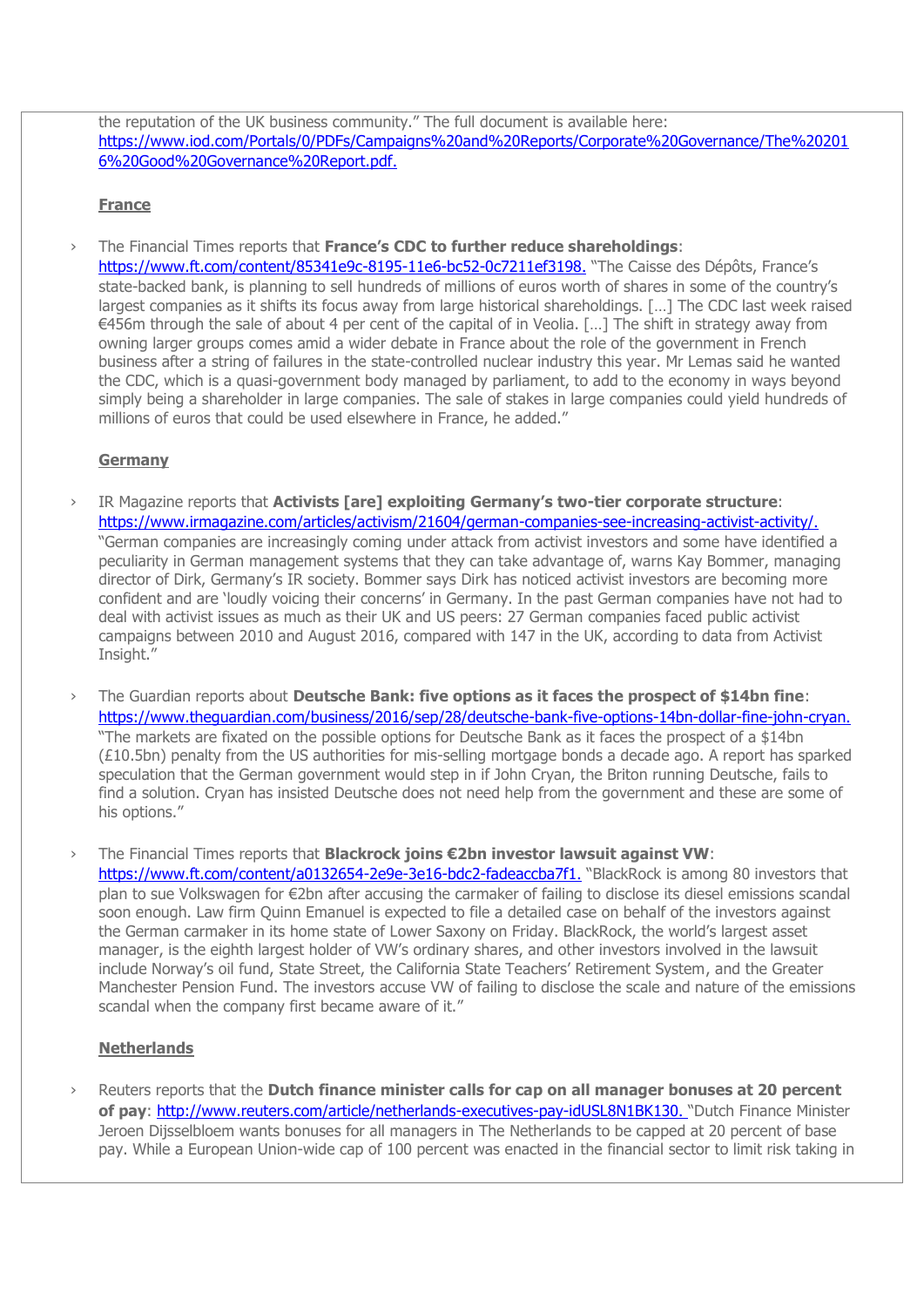the wake of the 2008 financial crisis, the Dutch government went further, capping bankers' bonuses at 20 percent. In an opinion piece in De Volkskrant published on Thursday, Dijsselbloem argued the rule should be universally adopted, noting that total pay packages for executives have more than doubled over the past 20 years. He said that executives of Heineken, Unilever and supermarket operator Ahold now earn more than 100 times than most of their employees. Dijsselbloem said caps in the financial sector and for publicly-funded enterprises had had a beneficial effect and it is 'now time that these developments continue through to the private sector'." For the original article see here: [http://www.volkskrant.nl/binnenland/nieuwe-gedragscode](http://www.volkskrant.nl/binnenland/nieuwe-gedragscode-gaat-dijsselbloem-niet-ver-genoeg-bonus-hooguit-20-procent~a4372460/)[gaat-dijsselbloem-niet-ver-genoeg-bonus-hooguit-20-procent~a4372460/](http://www.volkskrant.nl/binnenland/nieuwe-gedragscode-gaat-dijsselbloem-niet-ver-genoeg-bonus-hooguit-20-procent~a4372460/).

## **Sweden**

› The Financial Times reports that **Jet scandal redraws Sweden's corporate landscape**: <https://www.ft.com/content/926d90e2-6b7a-11e6-a0b1-d87a9fea034f>. "Few recent corporate scandals have led to as much upheaval as Sweden's company jet imbroglio. The final big moves took place last week in what is nothing less than a fundamental redrawing of the Nordic country's corporate landscape. The crossshareholdings that have defined Sweden's second-biggest business empire – built around Industrivärden, a holding company which owns stakes in companies from Handelsbanken and Volvo to Ericsson and Sandvik – have now been dismantled. Handelsbanken on Wednesday sold its stake in Industrivärden, just after the other former central company in the empire – SCA – announced it would break itself up."

### **Italy**

- › Responsible Investor reports that **Italian oil and gas giant Eni removes Karina Litvack from board committee**: [https://www.responsible-investor.com/home/article/eni\\_karina\\_lit/](https://www.responsible-investor.com/home/article/eni_karina_lit/). "Karina Litvack, the former Head of Governance and Sustainable Investment at F&C Asset Management who joined the board of Eni SpA in 2014, has been removed from the Italian energy giant's board-level Control and Risk Committee amid what it said in a statement in English were 'ongoing investigations related to alleged conspiracy against the company, reported by the press'. According to reports in the Italian media, Litvack is one of Eni's independent directors being investigated by the Public Prosecutor Office of Syracuse in Sicily for defamation of Eni's CEO, Claudio Descalzi. This appears to be a preliminary investigation, though some newspapers speak of a convoluted 'plot' to oust Descalzi. Responsible Investor has been unable to substantiate these reports."
- › The Financial Times reports that **Telecom Italia chief defends his €40m by attacking 'scandal' of pay for failure**:<http://www.ft.com/cms/s/0/6639dc72-703b-11e6-9ac1-1055824ca907.html#axzz4JfW8miEb>. "Flavio Cattaneo, Telecom Italia's chief executive, has waded into the controversy about his €40m pay package, saying that the real 'scandal' is that other Italian executives are richly rewarded despite failing at their jobs. Mr Cattaneo has moved to quell questions over his pay package as shares in the former state telecoms monopoly have reversed months of losses, in part reflecting promises by the veteran media executive to triple targets for reducing costs to €1.6bn by 2018. Analysts expect Telecom Italia's domestic earnings before taxes, interest, depreciation and amortisation to grow this year for the first time in 13 years, and it is expected to do so again in 2017 and 2018 partly due to Mr Cattaneo's aggressive cost-cutting targets."

#### **United States**

› Sky News reports that **Wells Fargo boss John Stumpf gives up \$41m over bonus fraud**: <http://news.sky.com/story/wells-fargo-boss-john-stumpf-gives-up-41m-over-bonus-fraud-10596561>. "The boss of Wells Fargo is to give up \$41m (£31.4m) from his pay package because of an accounts fraud that has shaken the company. John Stumpf will not receive a salary from the US' second largest bank during an inquiry into the fraud that has led to the sacking of 5,300 employees. The conspiracy happened between 2011 and 2016 when employees at Wells Fargo – whose biggest shareholder is billionaire Warren Buffett – opened two million fake accounts that led to bank employees gaining bonuses for meeting sales targets. The unauthorised deposit and credit accounts were secretly funded with customers' money."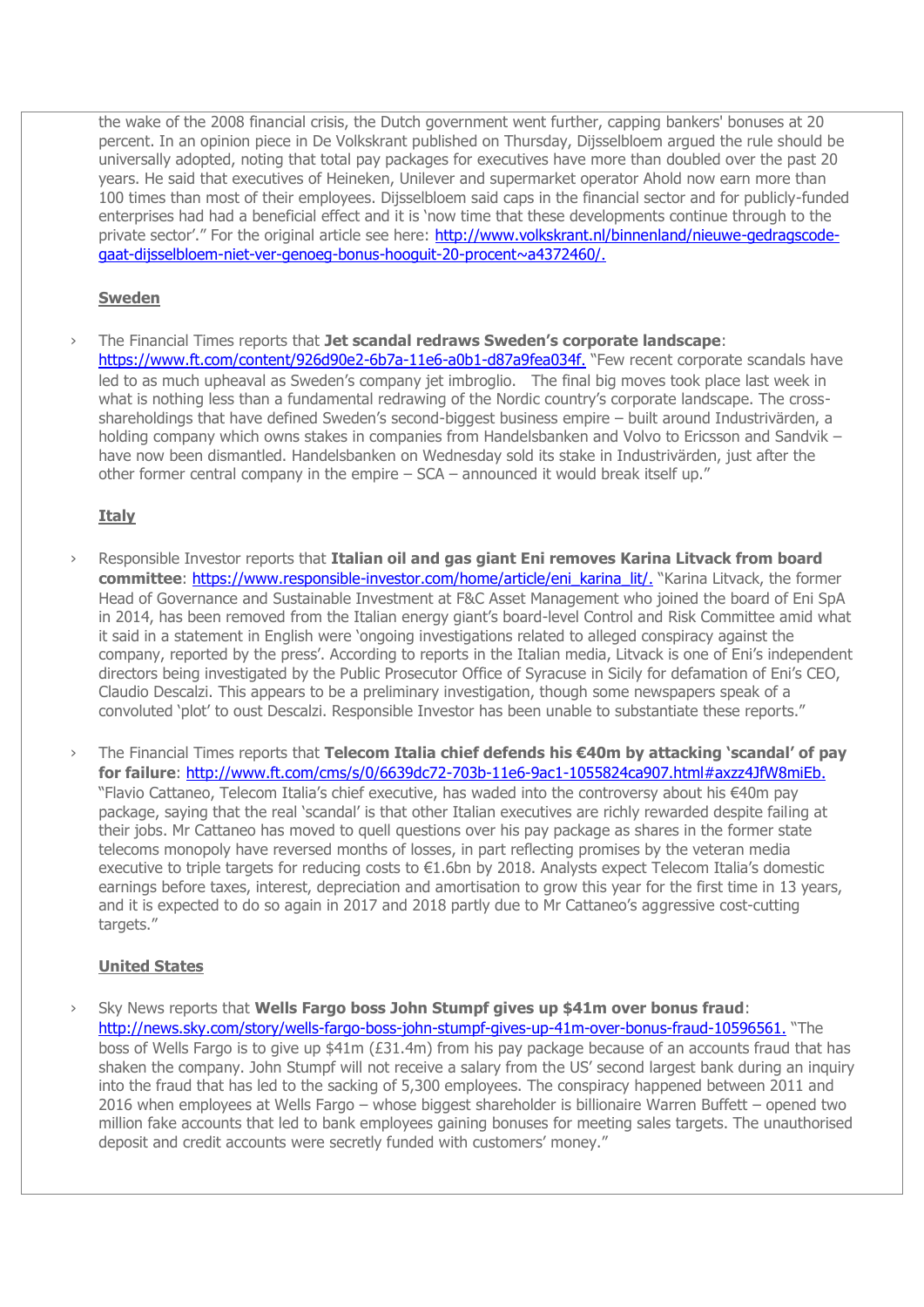- › The Financial News reports that **BlackRock and Vanguard accused of 'hypocrisy' over ExxonMobil vote**: [http://www.efinancialnews.com/story/2016-09-06/blackrock-and-vanguard-accused-of-hypocrisy-over](http://www.efinancialnews.com/story/2016-09-06/blackrock-and-vanguard-accused-of-hypocrisy-over-exxonmobil-vote)[exxonmobil-vote](http://www.efinancialnews.com/story/2016-09-06/blackrock-and-vanguard-accused-of-hypocrisy-over-exxonmobil-vote). "The world's two largest asset managers have been accused of hvpocrisv after voting to defeat an investor-led climate change resolution tabled at ExxonMobil's annual general meeting in May. While some fund houses lined up behind investors' attempts to force the energy company to better illustrate its climate change risk exposure, BlackRock and Vanguard – two of its largest shareholders – voted against the resolution, according to climate lobby group Asset Owners Disclosure Project. The resolution was defeated at ExxonMobil's AGM." See here for the original report: [http://aodproject.net/hypocritical-investors-breached](http://aodproject.net/hypocritical-investors-breached-responsible-investment-commitments-to-help-exxon-defeat-climate-risk-campaign/)[responsible-investment-commitments-to-help-exxon-defeat-climate-risk-campaign/](http://aodproject.net/hypocritical-investors-breached-responsible-investment-commitments-to-help-exxon-defeat-climate-risk-campaign/).
- › The Financial Times reports that **Shareholder advisers take aim at 'male, stale and frail' US boards**: <http://www.ft.com/cms/s/0/0a1cd838-63e1-11e6-a08a-c7ac04ef00aa.html?siteedition=uk#axzz4JN5EKjQf>. "Google's parent Alphabet and Warren Buffett's Berkshire Hathaway head a list of more than 800 US companies that could come under pressure to refresh their boards, under new guidelines being floated among shareholders. ISS, the influential corporate governance adviser, is considering targeting companies where boards are stuffed with long-serving directors or where there have been no new members for years. In its latest annual survey ISS is asking clients their opinions of boards that have failed to appoint a new director in five years, where the average tenure of directors exceeds 10 or 15 years, or where more than 75 per cent of directors have served 10 years or longer. Its findings could form the basis for changes in its investor voting guidelines."
- › Investments & Pensions Europe reports that **AP7 sues Facebook in class action over share dilution**: <https://www.ipe.com/news/regulation/ap7-sues-facebook-in-class-action-over-share-dilution/10015188.article>. "Sweden's seventh national pension fund AP7 is suing Facebook over its resolution to issue a new class of shares as part of the internet giant's plan to allow chairman and co-founder Mark Zuckerberg to retain control over the company while selling much of his own company stock. AP7 said it launched a legal case against Facebook in the Delaware Court of Chancery in May after the US company announced the plan to issue a new 'C' class of shares, adding to the 'A' and 'B' shares already in issue. Richard Gröttheim, chief executive at AP7, told IPE: 'The reason for the case is that we think, by suggesting the reclassification of shares – and the board has, indeed, now decided to do this – and by issuing the free shares, which will be less valuable because they don't have voting rights, we will be less well off as a shareholder.'"
- › The Wall Street Journal reports that the **Best-Paid CEOs Run Some of Worst-Performing Companies**: <http://www.wsj.com/articles/best-paid-ceos-run-some-of-worst-performing-companies-1469419262>. "The best-paid CEOs tend to run some of the worst-performing companies and vice versa – even when pay and performance are measured over the course of many years, according to a new study. The analysis, from corporate-governance research firm MSCI, examined the pay of some 800 CEOs at 429 large and midsize U.S. companies during the decade ending in 2014, and also looked at the total shareholder return of the companies during the same period. MSCI found that \$100 invested in the 20% of companies with the highestpaid CEOs would have grown to \$265 over 10 years. The same amount invested in the companies with the lowest-paid CEOs would have grown to \$367." See here for the MSCI analysis: <https://www.msci.com/documents/10199/91a7f92b-d4ba-4d29-ae5f-8022f9bb944d>. See here for a Pay

Governance memo responding to the MSCI analysis: [http://paygovernance.com/wp](http://paygovernance.com/wp-content/uploads/2016/08/Viewpoint-Pay-for-Performance-Alignment-8_2_2016.pdf)[content/uploads/2016/08/Viewpoint-Pay-for-Performance-Alignment-8\\_2\\_2016.pdf](http://paygovernance.com/wp-content/uploads/2016/08/Viewpoint-Pay-for-Performance-Alignment-8_2_2016.pdf). "Pay Governance, and others, have found a strong alignment between CEO pay and total shareholder returns (TSR) when pay is correctly measured using realizable or realized pay methods. This is contrary to the primary finding of the study, which is based on the accounting value of equity awards, and not the value realizable or realized after performance and vesting conditions are applied ."

### **Australia**

› The Financial Times reports that **BHP Billiton chief's pay halved after Brazil dam disaster**: <http://www.ft.com/cms/s/0/a3d563e6-7f8e-11e6-bc52-0c7211ef3198.html>. "BHP Billiton halved the pay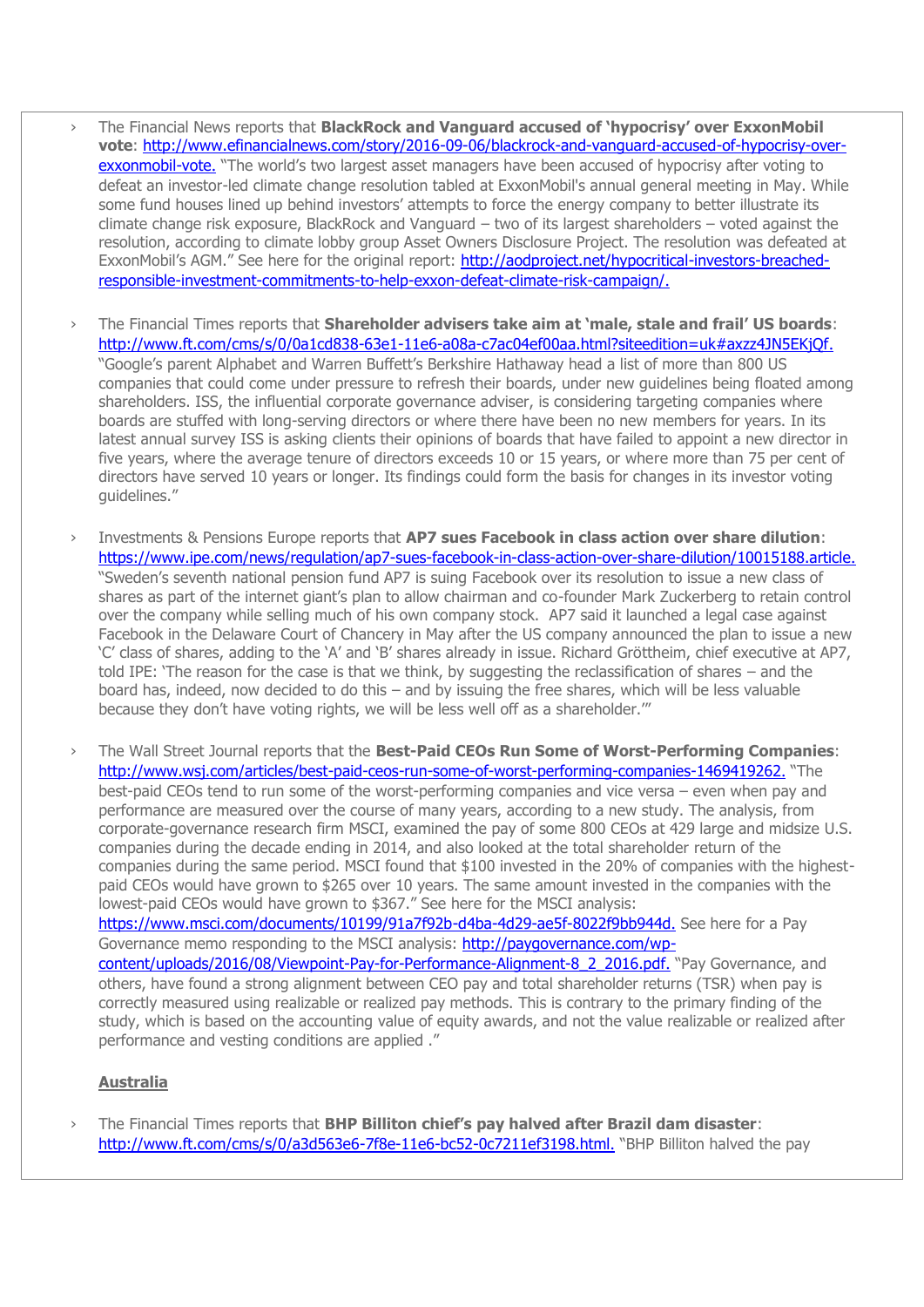packet of its chief executive in the 12 months to end of June following last November's Brazilian mine disaster, which killed 19 people and dragged the miner to a record annual loss. The Anglo-Australian miner paid Andrew Mackenzie US\$2.24m in the 2016 financial year, compared with \$4.5m in the previous year and \$7.98m in 2013. He received no short term or long term bonuses due to the dam failure at its Samarco joint venture operation in Brazil and the impact that a slump in commodity prices had on BHP's performance, according to the miner's annual report."

### **New Zealand**

› New Zealand Exchange (NZX) has **published a consultation paper to review the NZX Corporate**  Governance Code:<https://nzx.com/regulation/consultation>. "In November 2015, NZX Limited released a discussion paper to commence a review of the NZX Corporate Governance Best Practice Code within the NZX Main Board Listing Rules. […] This consultation paper includes a discussion of the submissions received, and outlines NZX's proposed amendments and the reasons for these decisions." The consultation paper is available here: [https://nzx.com/files/static/cms-documents//Corporate%20Governance%20Consultation%20Paper%20-](https://nzx.com/files/static/cms-documents/Corporate%20Governance%20Consultation%20Paper%20-%2031%20August%202016.pdf) [%2031%20August%202016.pdf](https://nzx.com/files/static/cms-documents/Corporate%20Governance%20Consultation%20Paper%20-%2031%20August%202016.pdf). **The closing date for submissions is 14 October 2016.**

### **Singapore**

› The Business Times reports that **Singapore Stewardship Code expected to be launched by year-end**: [http://www.businesstimes.com.sg/companies-markets/singapore-stewardship-code-expected-to-be-launched](http://www.businesstimes.com.sg/companies-markets/singapore-stewardship-code-expected-to-be-launched-by-year-end)[by-year-end](http://www.businesstimes.com.sg/companies-markets/singapore-stewardship-code-expected-to-be-launched-by-year-end). "An industry working group could launch Singapore's first Stewardship Code by the end of the year, laying out how investors should use their powers as shareholders, according to Hans Cristoph-Hirt, cohead of Hermes Equity Ownership Services. 'So-called stewardship codes for institutional investors have been adopted in many markets around the world, including Japan, Malaysia, Hong Kong and Taiwan,' he said via email. 'We have contributed to the development of stewardship principles for investors in Singapore. They are due to be launched later this year.' The working group – which includes the Stewardship Asia Centre, the Singapore Institute of Directors (SID), the Investment Management Association of Singapore (Imas) and the Securities Investors Association of Singapore (Sias) – has been working on the Code for at least a year, according to Imas's annual report published in October 2015." See here for the full article: [http://www.singaporelawwatch.sg/slw/headlinesnews/88198-singapore-stewardship-code-expected-to-be](http://www.singaporelawwatch.sg/slw/headlinesnews/88198-singapore-stewardship-code-expected-to-be-launched-by-year-end.html#sthash.f0ccYlci.fgdivBmi.dpbs)[launched-by-year-end.html#sthash.f0ccYlci.fgdivBmi.dpbs](http://www.singaporelawwatch.sg/slw/headlinesnews/88198-singapore-stewardship-code-expected-to-be-launched-by-year-end.html#sthash.f0ccYlci.fgdivBmi.dpbs) and here for further information: [http://www.mas.gov.sg/News-and-Publications/Speeches-and-Monetary-Policy-](http://www.mas.gov.sg/News-and-Publications/Speeches-and-Monetary-Policy-Statements/Speeches/2016/Opening-Address-at-the-7th-Corporate-Governance-Week.aspx)[Statements/Speeches/2016/Opening-Address-at-the-7th-Corporate-Governance-Week.aspx](http://www.mas.gov.sg/News-and-Publications/Speeches-and-Monetary-Policy-Statements/Speeches/2016/Opening-Address-at-the-7th-Corporate-Governance-Week.aspx).

#### **Japan**

› The Financial Times reports that **Japan survey to highlight deal targets**:

<http://www.ft.com/cms/s/0/3dced71e-74ce-11e6-b60a-de4532d5ea35.html#axzz4JfW8miEb>. "Japan's Ministry for Economy, Trade and Industry is to conduct an unprecedented survey of 2,500 listed companies to determine the state of their succession planning – research that dealmakers predict will inadvertently help them identify scores of potential takeover targets. The government research is being conducted at what could be a moment of historic transition: since 2015, according to industry research, buyouts of family-owned companies facing succession issues have become the single biggest category of private equity deals in Japan. Japan's ageing population means that both the stock market and the non-listed sector have a glut of companies owned or run by ageing members of the founding families. Many lack heirs either capable or willing to take over. Others face problems convincing shareholders, recently empowered by Japan's new governance code, that their founder's son or daughter is the ideal next chief executive."

#### **South Korea**

› The Korea Times reports that **Seoul sets about upgrading lagging corporate governance**: [http://www.koreatimes.co.kr/www/news/biz/2016/09/123\\_213956.html](http://www.koreatimes.co.kr/www/news/biz/2016/09/123_213956.html). "Korea was ranked last out of 61